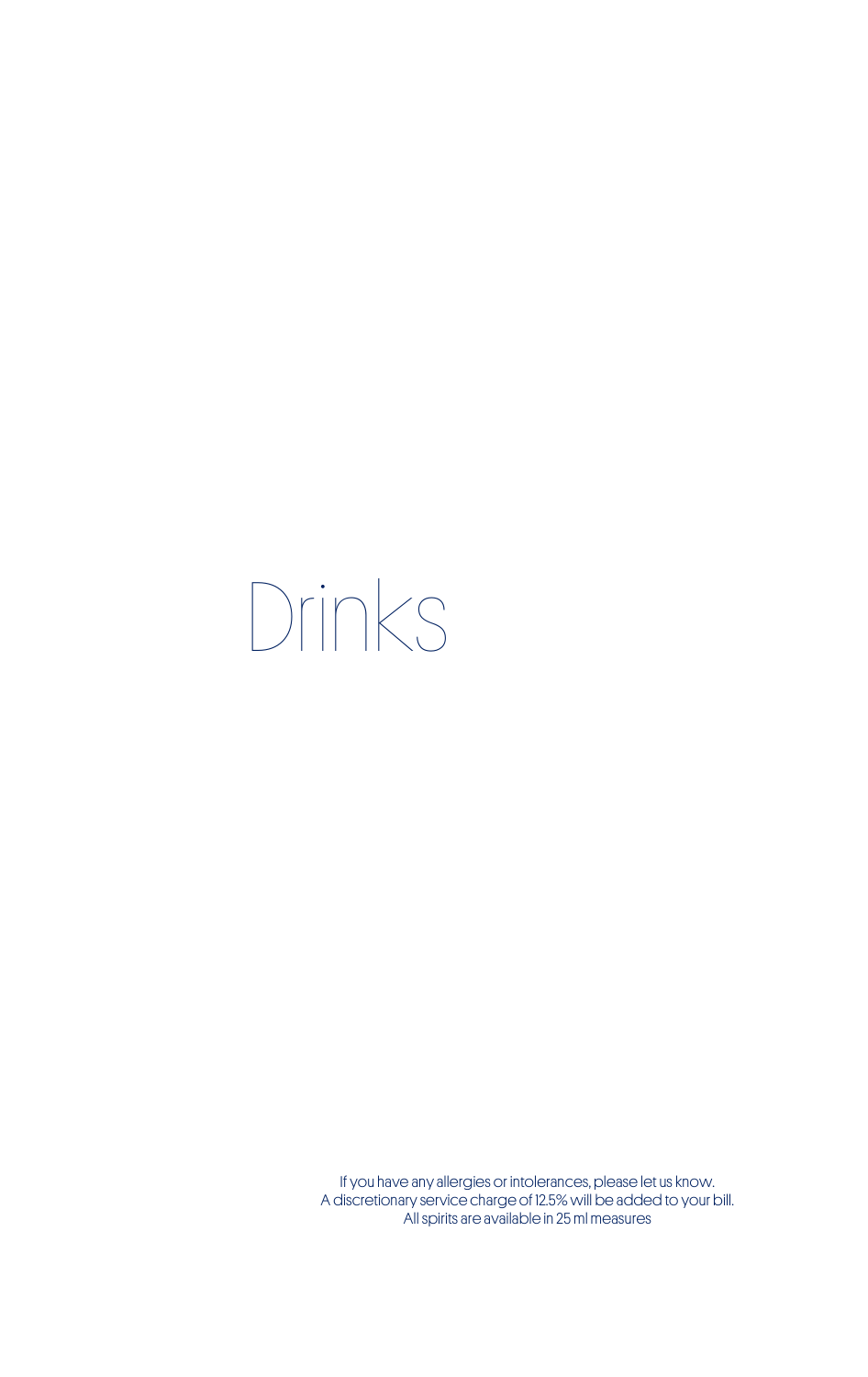## Épicerie

| Roasted spiced nuts                                 |    |
|-----------------------------------------------------|----|
| Olives                                              | 5  |
| Chickpea panisses "Marseille apéritif"              | 7  |
| Crudités, tapenade & anchoïade                      | 14 |
| Prosciutto di San Daniele                           | 13 |
| Truffle croque-monsieur                             | 16 |
| Sourdough, FOLIE focaccia & biancolilla olive oil 7 |    |

### Folie Cocktail

| Jane B.<br>Ketel One vodka, grapes, pineapple juice,<br>lime, Roots Mastiha liqueur                               | 15 |
|-------------------------------------------------------------------------------------------------------------------|----|
| <b>Karl &amp; Olivier</b><br>Tanqueray 10 gin, plum tomatoes, elderflower,<br>Maraschino, bitters, passion fruit  | 16 |
| <b>Victoire</b><br>Del Maguey Vida mezcal, Merlet pear liqueur,<br>ginger, lime juice, peach bitters              | 16 |
| Sonia D.<br>Don Julio reposado tequila, Chartreuse green,<br>lemon, agave, Angostura bitters, pink grapefruit     | 16 |
| <b>Golden "carré"</b><br>Hennessy VS cognac, plum sake, Bénédictine DOM,<br>grapefruit bitters, chocolate bitters | 16 |
| 69 année érotique<br>Monkey 47 gin, Ketel one vodka, Lillet Blanc, Suze,<br>St Germain & orange bitters           | 17 |
| <b>Béatrice</b><br>Ketel One vodka, Ruinart Champagne,<br>Raspberry purée and Liqueur, Vanilla, egg white & lemon | 18 |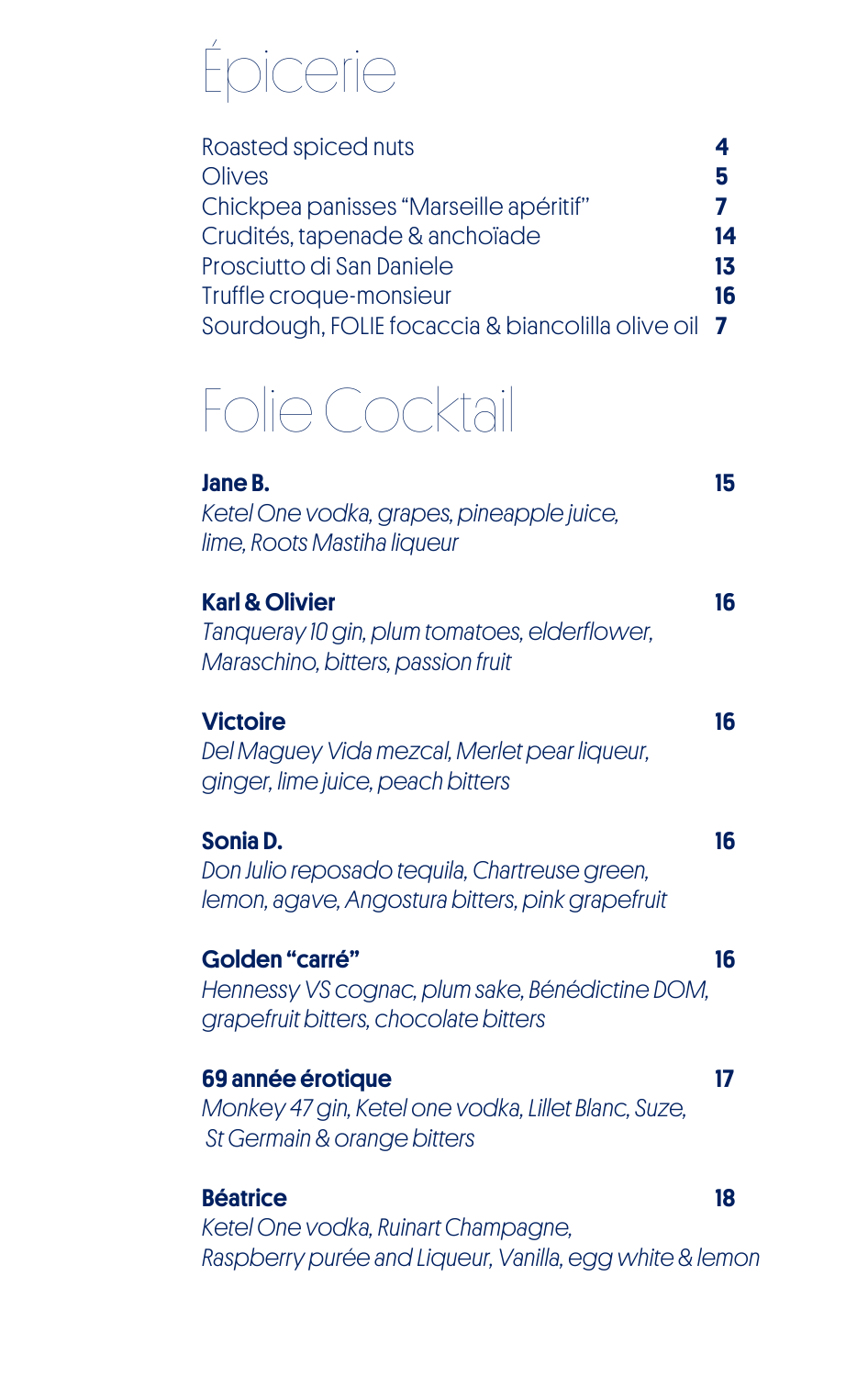### Classic Cocktail

| <b>Folie Martini</b><br>"Very dry" Tanqueray 10 or Le Philtre organic vodka, twist                                              | 15/17 |
|---------------------------------------------------------------------------------------------------------------------------------|-------|
| <b>Dirty Folie Martini X Muse Vodka</b><br>X Muse vodka, olive brine, Dolin dry vermouth                                        | 21    |
| <b>B.B.'s Bellini</b><br>White peaches, raspberries, lemon juice,<br><b>Della Vite Prosecco</b>                                 | 16    |
| <b>Old Fashioned</b><br><b>Bulleit bourbon, sugar, Angostura</b>                                                                | 16    |
| <b>Bloody Mary</b><br>Ketel One vodka, tomato juice, lemon juice, tabasco,<br>vinegar, Worcestershire sauce, salt, black pepper | 15    |
| <b>White Russian</b><br>Ketel One vodka, Mr Black coffee liqueur, half & half                                                   | 15    |
| <b>Bourbon Sour</b><br>Bulleit bourbon, lemon juice, Angostura bitters, egg white                                               | 15    |
| <b>Espresso Martini</b><br>Ketel One vodka, Mr Black coffee liqueur, espresso                                                   | 16    |
| <b>Clover Club</b><br>Tanqueray gin, lemon juice, raspberry, egg white                                                          | 15    |
| <b>Gin Fizz</b><br>Plymouth gin, lemon juice, cane syrup, soda water, egg white                                                 | 15    |
| <b>Daiquiri</b><br>Trois Rivières rhum, lime juice, cane syrup                                                                  | 15    |
| <b>Mai Tai</b><br>Pampero Especial rum, Cointreau, orgeat syrup, dry curação<br>lime, grenadine                                 | 15    |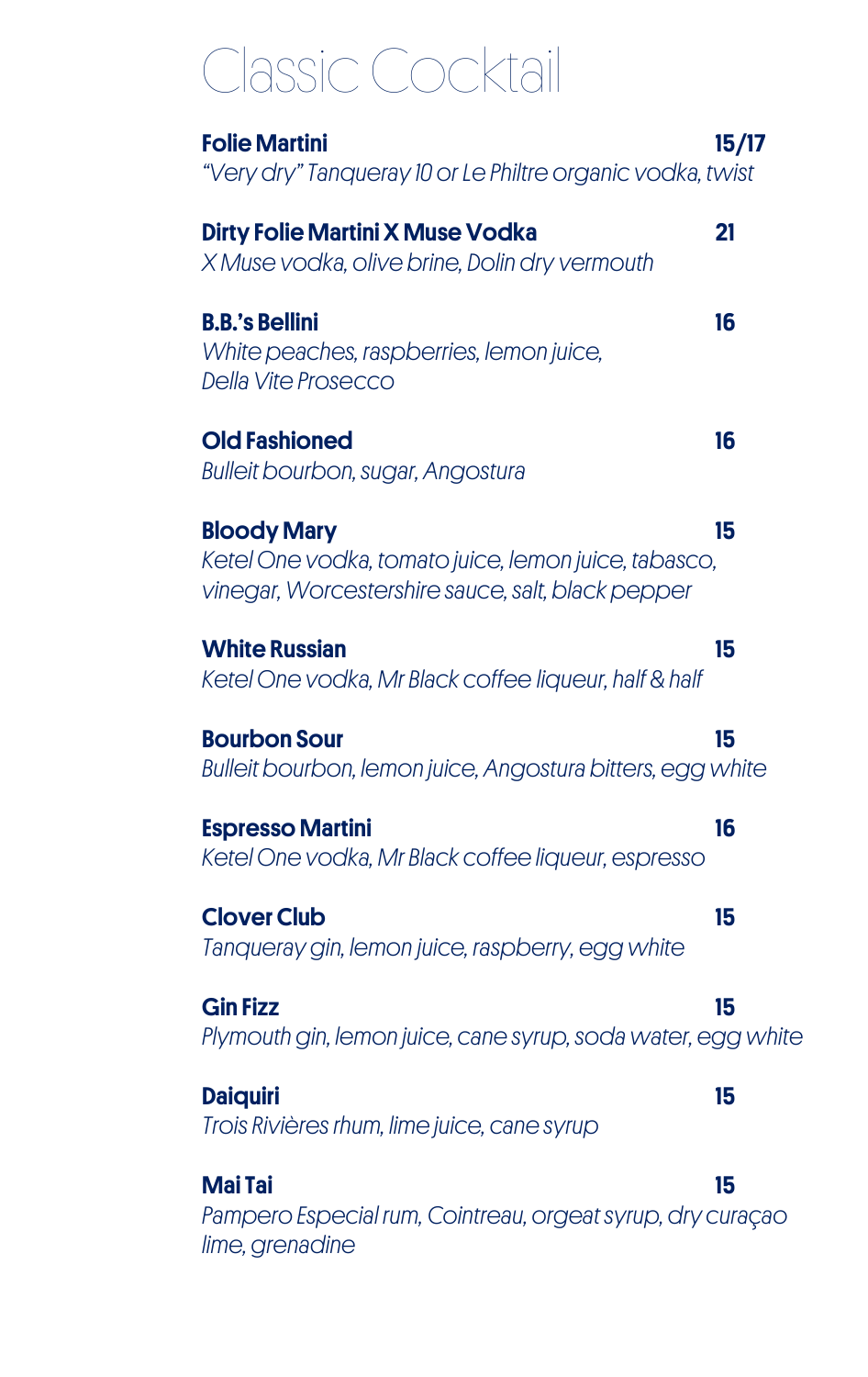| French <sub>75</sub><br>Tanqueray gin, lemon juice, cane sugar,<br><b>Ruinart Champagne</b>                   | 18 |
|---------------------------------------------------------------------------------------------------------------|----|
| <b>Side Car</b><br>Hennessy VS, Cointreau, lemon juice                                                        | 16 |
| <b>Between the Sheets</b><br>Hennessy VS, El Dorado 3yr rum, Cointreau, lemon juice                           | 15 |
| <b>Aviation</b><br>Tanqueray gin, lemon juice, cane syrup, violette liqueur                                   | 15 |
| <b>Bamboo</b><br>Fino sherry, Dolin rouge & dry vermouth, Angostura bitters,<br>orange bitters                | 15 |
| <b>French Martini</b><br>Ketel One vodka, Chambord, pineapple                                                 | 15 |
| <b>Martinez</b><br>Tanqueray10 London dry gin, sweet vermouth,<br>Maraska maraschino liqueur, Brokers bitters | 15 |
| <b>White Negroni</b><br>Plymouth gin, Suze, Lillet Blanc                                                      | 15 |
| <b>Boulevardier</b><br>Campari, Dolin rouge, Sazerac rye whiskey                                              | 16 |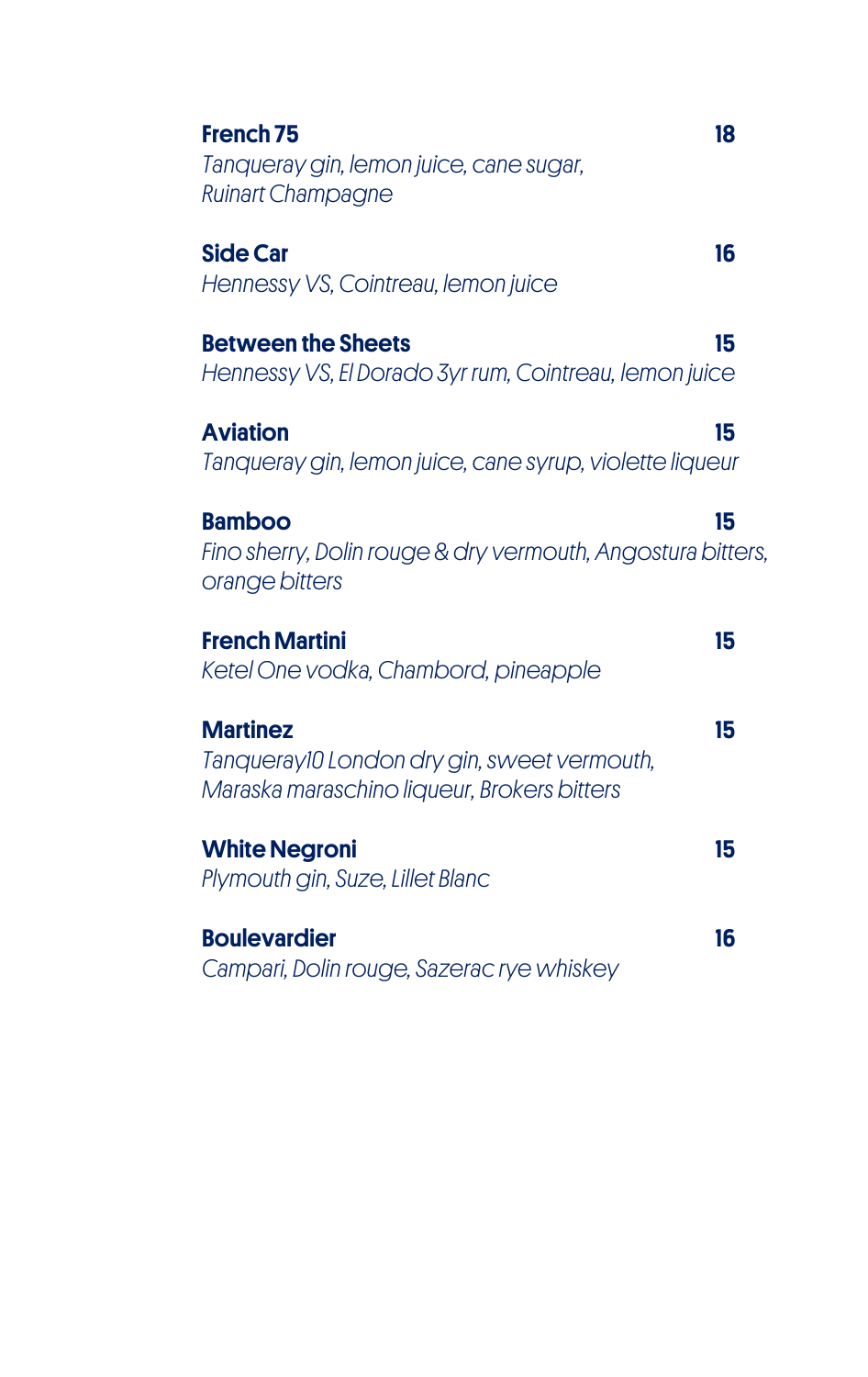### Gin & Tonic

Villa Ascenti serve 15 *Double Dutch pomegrante & basil, pomegrante seeds*

Sassy Gin & pear 16 *Tanqueray 10, Sassy Poiré, lemon juice, rosemary*

Gin & Tea 16 *Monkey 47, cold brew Earl Grey tea, lemon juice, Lavender bitters*

Fishers serve 16 *Fever Tree Mediterranean tonic, rosemary, grapefruit*

### Spritz & Low AI

Riviera Spritz 16 *Ely Riviera Base, Domaine Périnade Rosé Double Dutch Tonic*

Beesou Spritz 16 *Beesou bitter honey apéritif, Della Vite Prosecco, grapefruit*

Lychee Spritz 16 *Lillet Blanc, lychee liqueur & purée, lemon juice, Double Dutch Tonic*

Reverse Martini 15 *Lillet Blanc, Tanqueray 10, grapefruit bitters, peach bitters*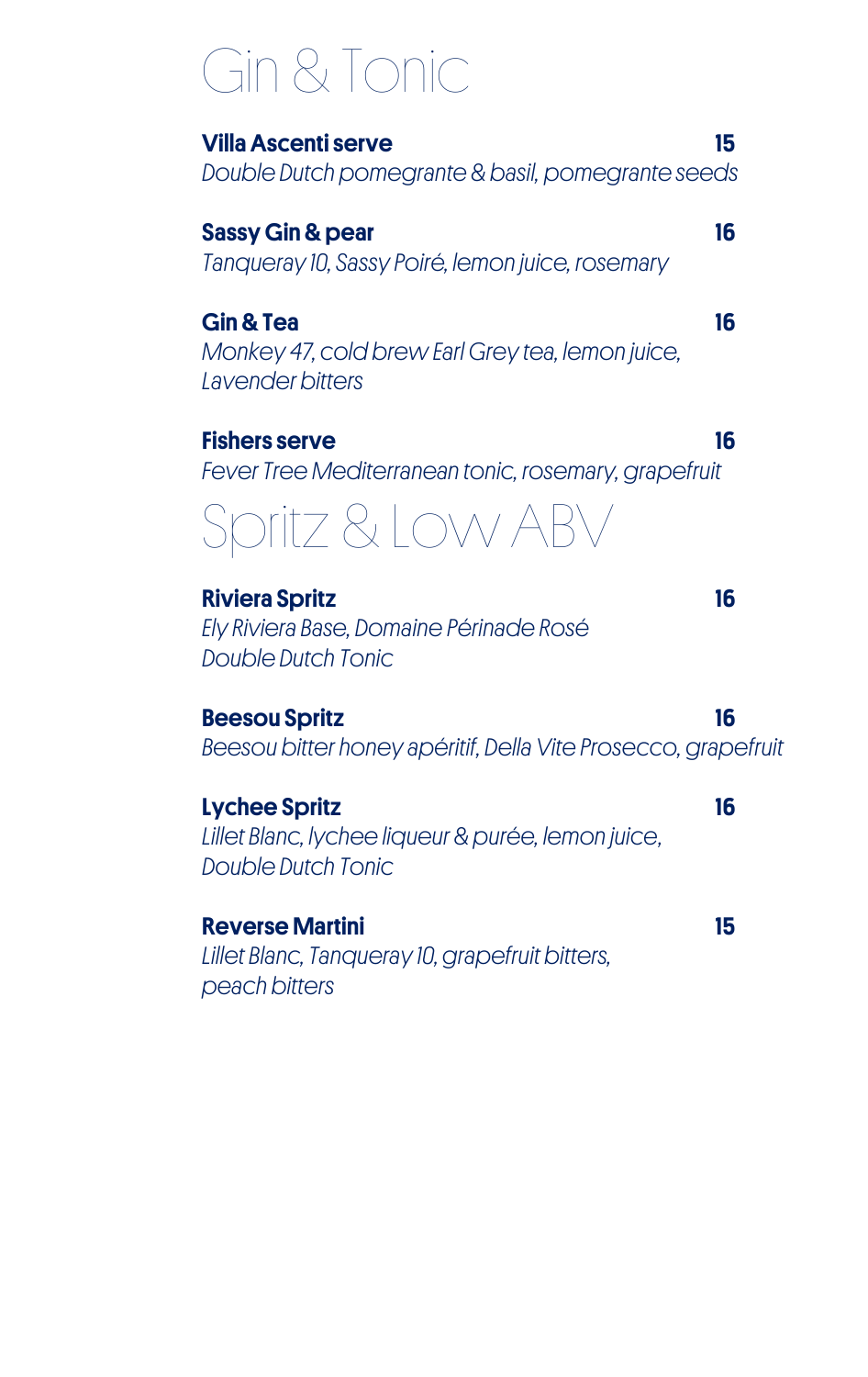### Non-Alcoholic Cocktail

| <b>Kerala</b><br>Spicy sugar, jasmine tea, pineapple juice,<br>pink grapefruit, cinnamon, coconut |    |
|---------------------------------------------------------------------------------------------------|----|
| <b>Red Tropical Cooler</b><br>Strawberry, cherry, raspberry, rose,<br>pineapple juice, lemonade   |    |
| <b>Santé</b><br>Orange juice, rose, carrot juice, ginger,<br>peach purée                          | 11 |
| <b>NO Groni</b><br>Seedlip spice 94, Aecorn aromatic, Aecorn bitter                               | 12 |
| <b>PaNOma</b>                                                                                     |    |

*Seedlip spice 94 grapefruit juice, lime juice, Sugar syrup, soda*



#### Pastis Ricard **9** Combier Pastis d'Antan **10** Maison Janot **10** Henri Bardouin **11** Tarquins Cornish Pastis 11 Château des Creissauds vintage 2018 15

#### **Vermouth** Byrrh **10** Dolin Dry 9 Dolin Rosso 9 Dolin de Chambery Blanc 9 Dubonnet **9** La Quitinye Extra Dry 9 La Quitinye Rouge **9**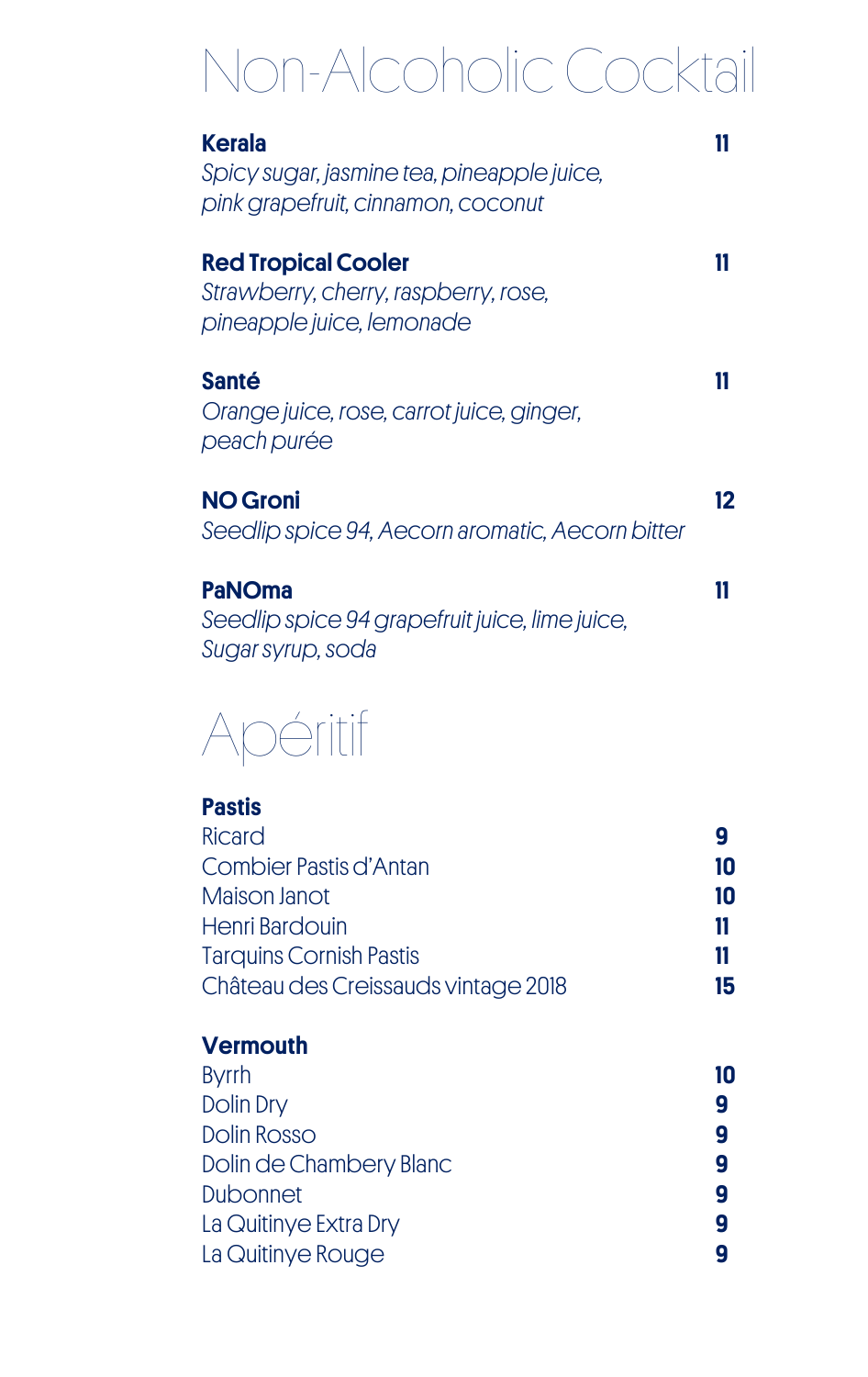| La Quitinye Royal Blanc                    |    |
|--------------------------------------------|----|
| L.N. Mattei Cap Corse Grande Reserve Blanc | 10 |
| L.N. Mattei Cap Corse Grande Reserve Rouge | 10 |
| <b>Lillet Blanc</b>                        | g  |
| Lillet Rouge                               | g  |
| Lillet Rosè                                | g  |
| <b>Noilly Prat</b>                         | g  |
| Punt e Mes                                 | g  |
| Pimms No.1                                 |    |
| <b>Aperitif</b>                            |    |
| Aperol                                     |    |
| Campari                                    |    |

| Suze                    |  |
|-------------------------|--|
| Chartreuse Yellow       |  |
| <b>Chartreuse Green</b> |  |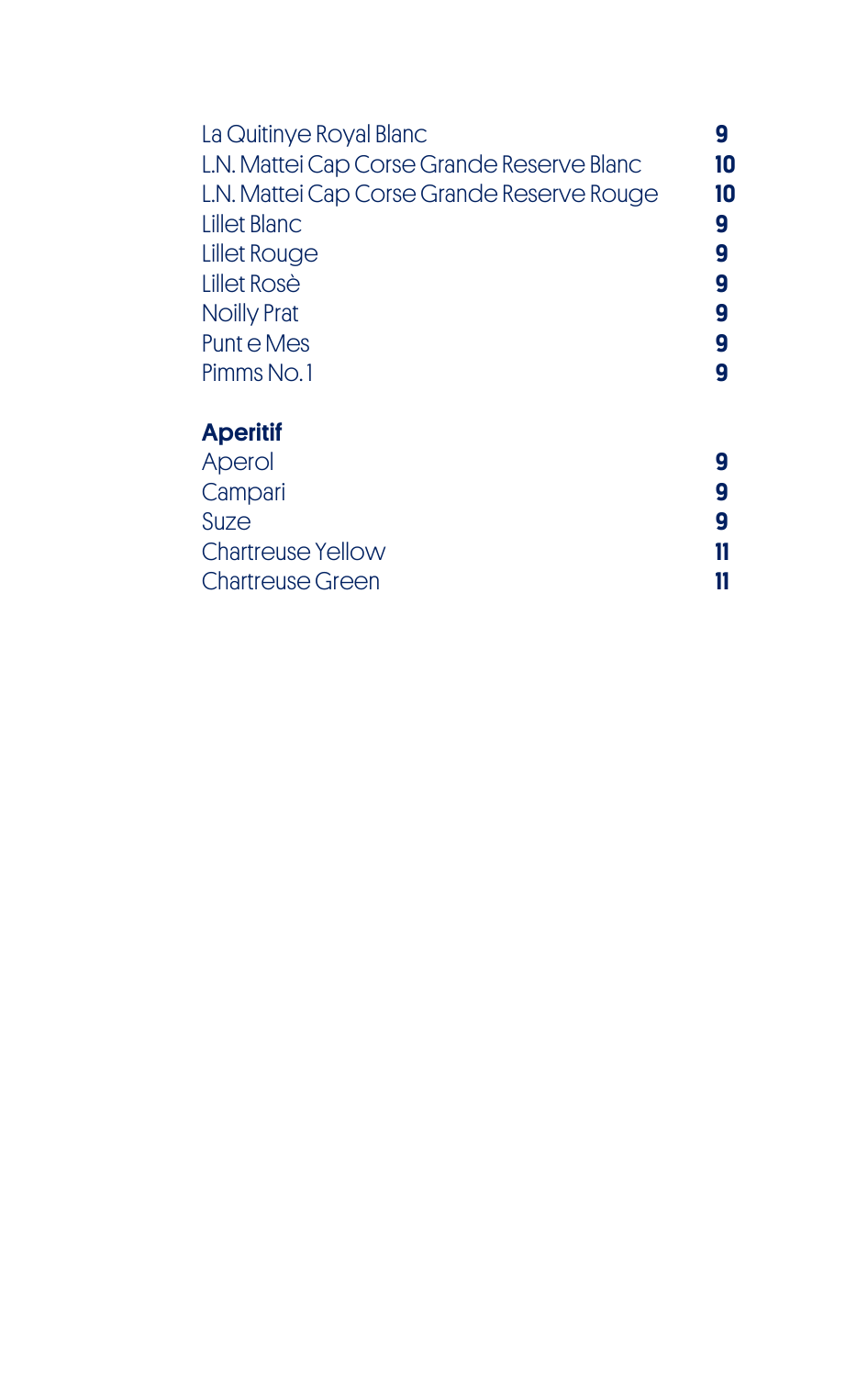### Beer

|                                 | 330ml |
|---------------------------------|-------|
| Ichnusa, Lager, Sardinia        |       |
| Bellerose, Extra Blonde, France |       |
| Pietra, Amber, Corsica          | q     |
| Birra Roma, Dammen IPA, Italy   | 10    |
| Free Star Alcohol Free Beer, UK |       |

### Cidre

|                            | .330ml |
|----------------------------|--------|
| <b>Sassy Cidre</b>         |        |
| Sassy Pear Le vertueux     |        |
| Sassy Rose - La Sulfureuse |        |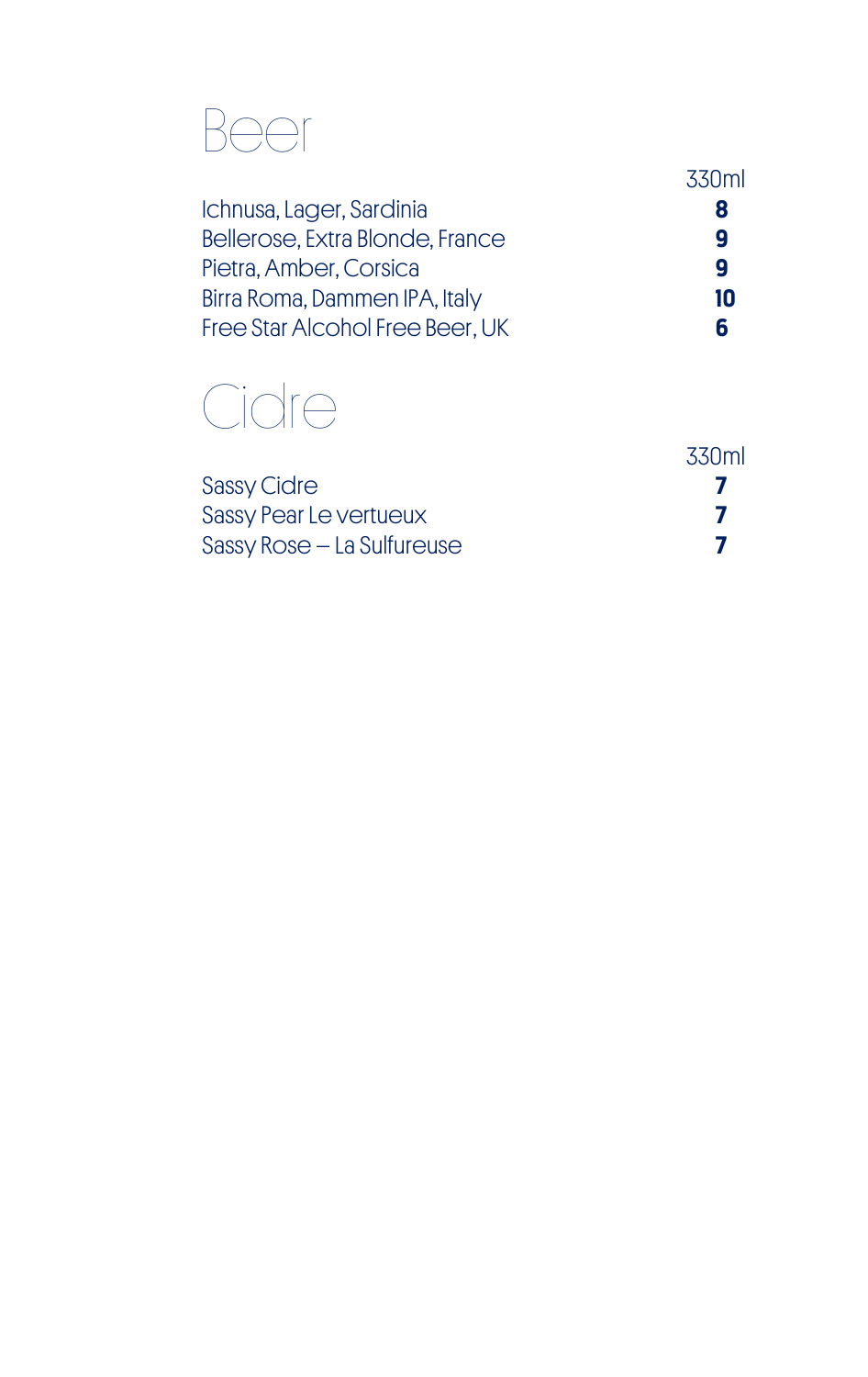### Vodka

#### **France**

| Le Philtre Organic | 13  |
|--------------------|-----|
| <b>Grey Goose</b>  | 13  |
| Ciroc              | 12  |
| Golovkine          | 12  |
| <b>Fair Quinoa</b> | 13. |

#### Poland

| Konik's Tail     | 12 |
|------------------|----|
| <b>Belvedere</b> | 13 |

#### **Netherlands**

| Ketel One                                | 12      |
|------------------------------------------|---------|
| <b>Ketel One Citron</b>                  | $12 \,$ |
| Ketel One Botanicals Cucumber and Mint   | 12      |
| Ketel One Botanicals Grapefruit and Rose | 12      |
| Ketel One Botanicals Peach and Orange    | 12      |

#### Russia

| <b>Russian Standard Platinum</b> | 12 <sup>°</sup> |
|----------------------------------|-----------------|
| Stolichnaya                      | 12              |
| Stoli Elit                       | 14              |
| Beluga Gold                      | 27              |
|                                  |                 |

#### UK

| East London Wheat |  |
|-------------------|--|
| Sacred London Dry |  |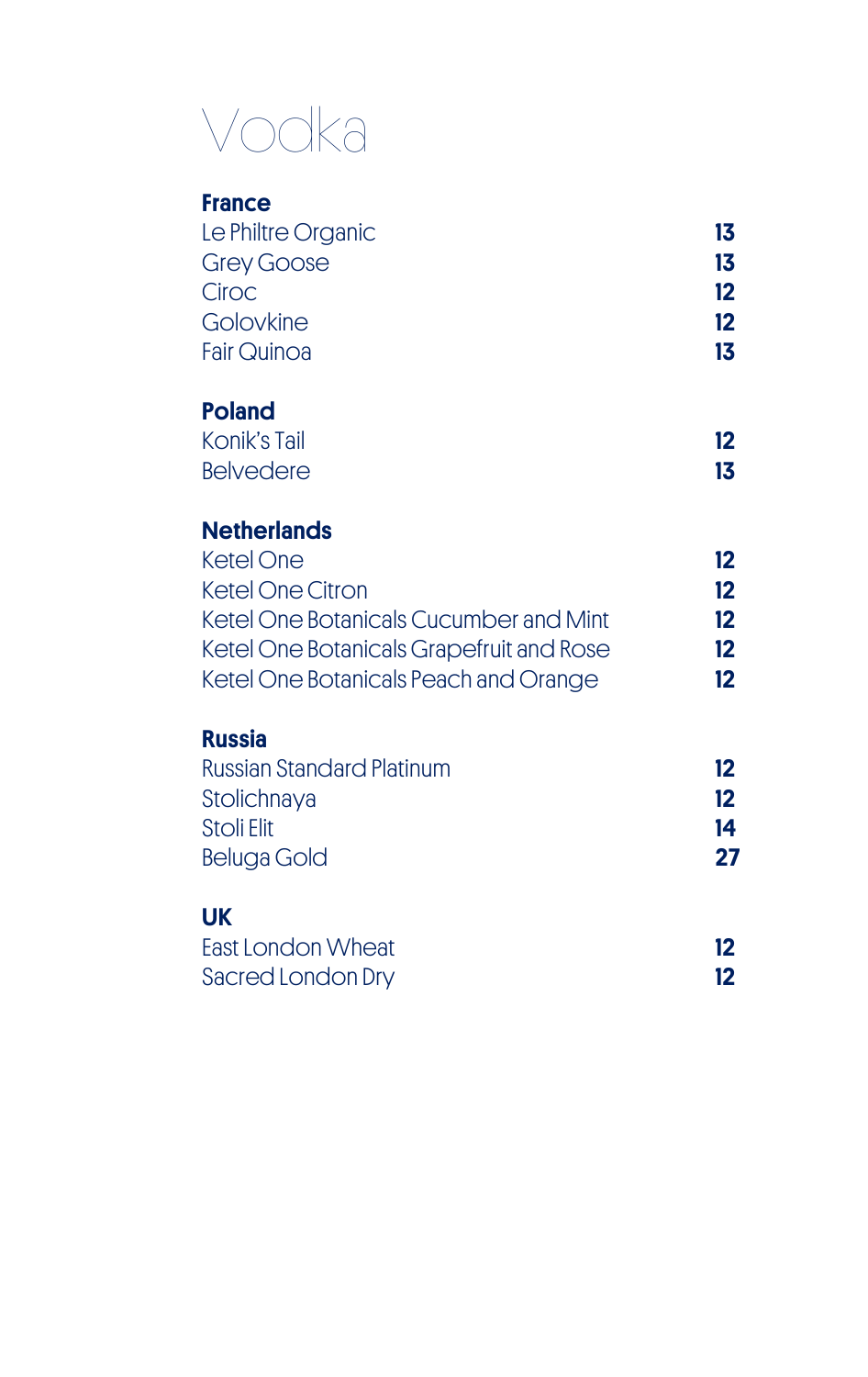### Gin

#### **Scotland**

| 13 |
|----|
| 12 |
| 12 |
| 13 |
|    |

#### England

| <b>Plymouth Sloe</b>   | 12.               |
|------------------------|-------------------|
| <b>East London Dry</b> | $12 \overline{ }$ |
| Plymouth               | 12                |
| Sacred                 | 12                |
| Sipsmith               | 12                |
| Beefeater 24           | 12                |
| Berry Brothers No. 3   | 13                |
| East London Batch No.1 | 12                |
| Star of Bombay         | 13                |
| <b>Fishers</b>         | 13                |
| Salcombe rosé          | 12                |
|                        |                   |

#### Europe

| 12 |
|----|
| 12 |
| 12 |
| 14 |
|    |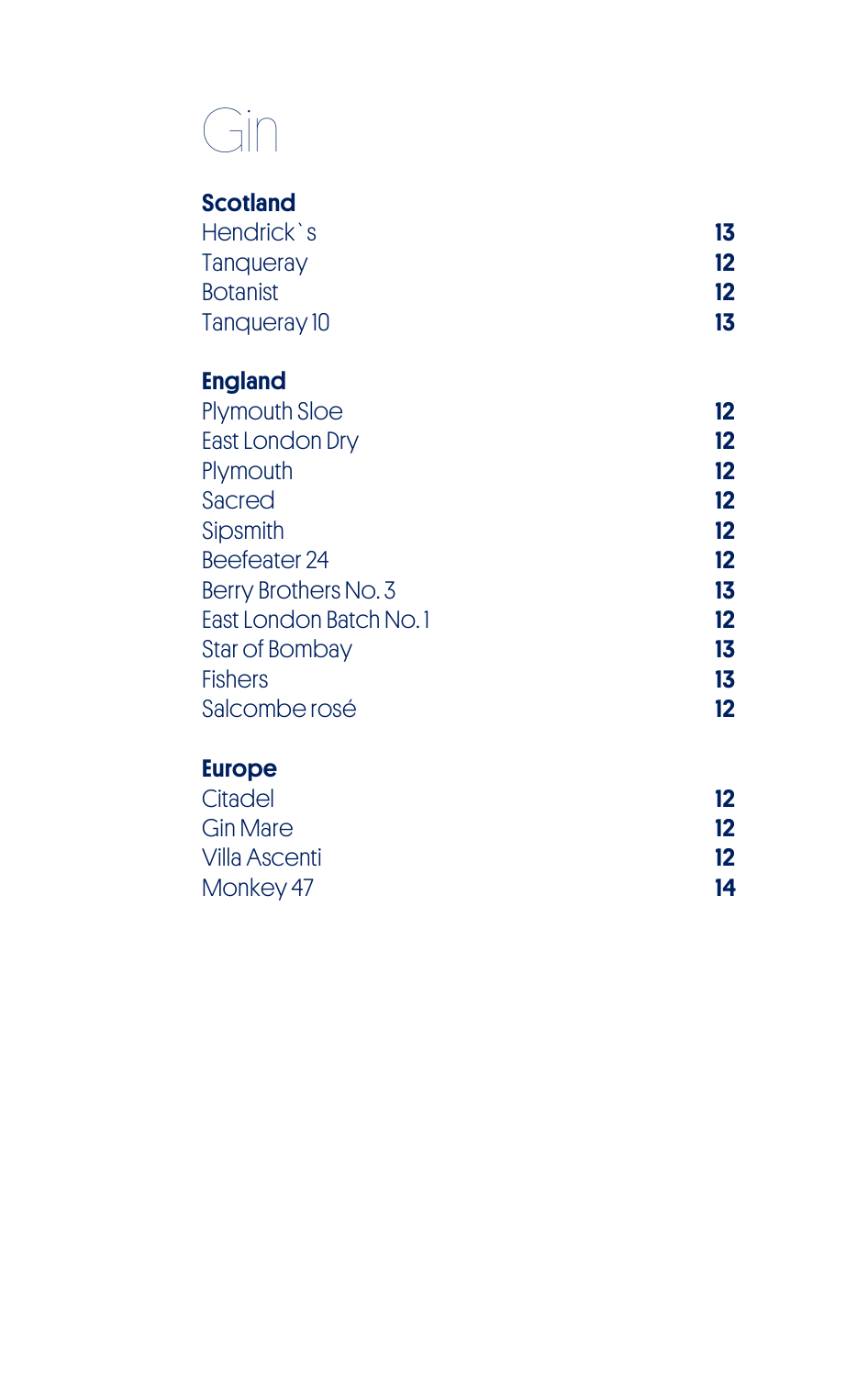### Tequila and Mezcal

| Patron Café              | 14  |
|--------------------------|-----|
| Don Julio Blanco         | 14  |
| Herradura Plata          | 14  |
| El Rayo Plata            | 15  |
| Don Julio Reposado       | 16  |
| El Rayo Reposado         | 16  |
| Casamigos Blanco         | 17  |
| Don Julio Añejo          | 17  |
| Herradura Reposado       | 17  |
| Casamigos Resposado      | 19  |
| Casamigos Añejo          | 21  |
| Forteleza Reposado       | 21  |
| Forteleza Añejo          | 27  |
| Don Juilo 1942           | 55  |
| Clase Azul Reposado      | 60  |
| <b>Mezcal</b>            |     |
| Del Magueri <i>Liele</i> | . . |

| Del Maguey Vida       | 15 |
|-----------------------|----|
| <b>Montelobos</b>     | 15 |
| Meteoro Joven         | 15 |
| Alacran               | 15 |
| Casamigos             | 21 |
| Marca Negra Espadin   | 25 |
| Del Maguey Chichicapa | 29 |
|                       |    |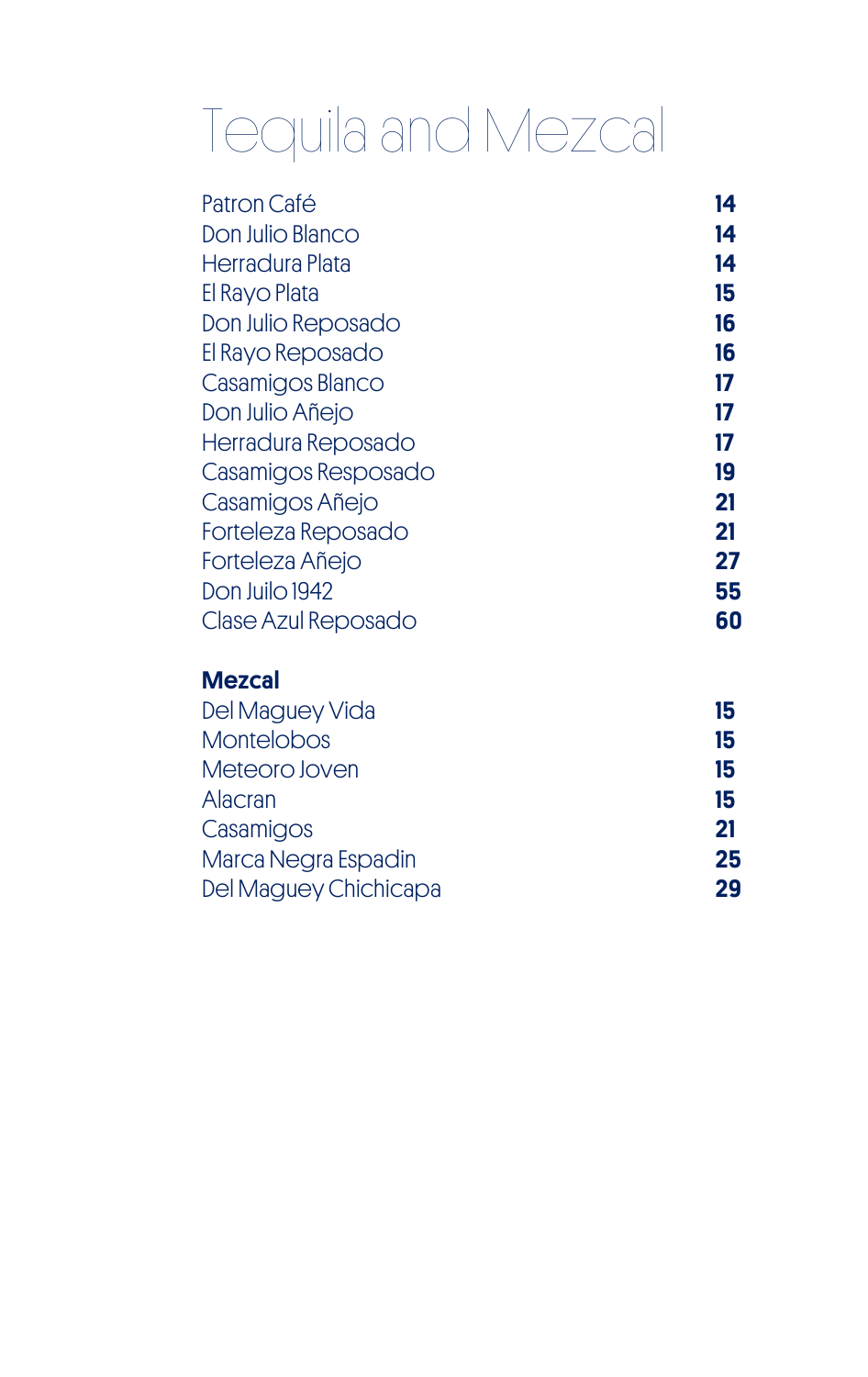### Rum

| <b>White</b>          |    |
|-----------------------|----|
| El Dorado 3yr         | 12 |
| Koko Kanu Coconut     | 12 |
| <b>Trois Rivières</b> | 12 |

#### **Dark**

| Pampero Especial                    | 12      |
|-------------------------------------|---------|
| Gosling's Black Seal                | $12 \,$ |
| East London Demerara Rum            | $12 \,$ |
| St Aubin Agricole Cuvée Grande Rhum | $12 \,$ |
| Appleton Estate Rare Blend 12yr     | 13      |
| <b>JM Rhum Gold</b>                 | 13      |
| <b>HSE Vieux Agricole</b>           | 13      |
| Kingsyaad XO                        | 15      |
| El Dorado 15yr                      | 19      |
| Zacapa 23                           | 22      |
| <b>JM Rhum XO</b>                   | 25      |
| HSE 2004 Fino & Oloroso             | 29      |
|                                     |         |

#### Spiced

| Kraken Spiced |  |
|---------------|--|
|               |  |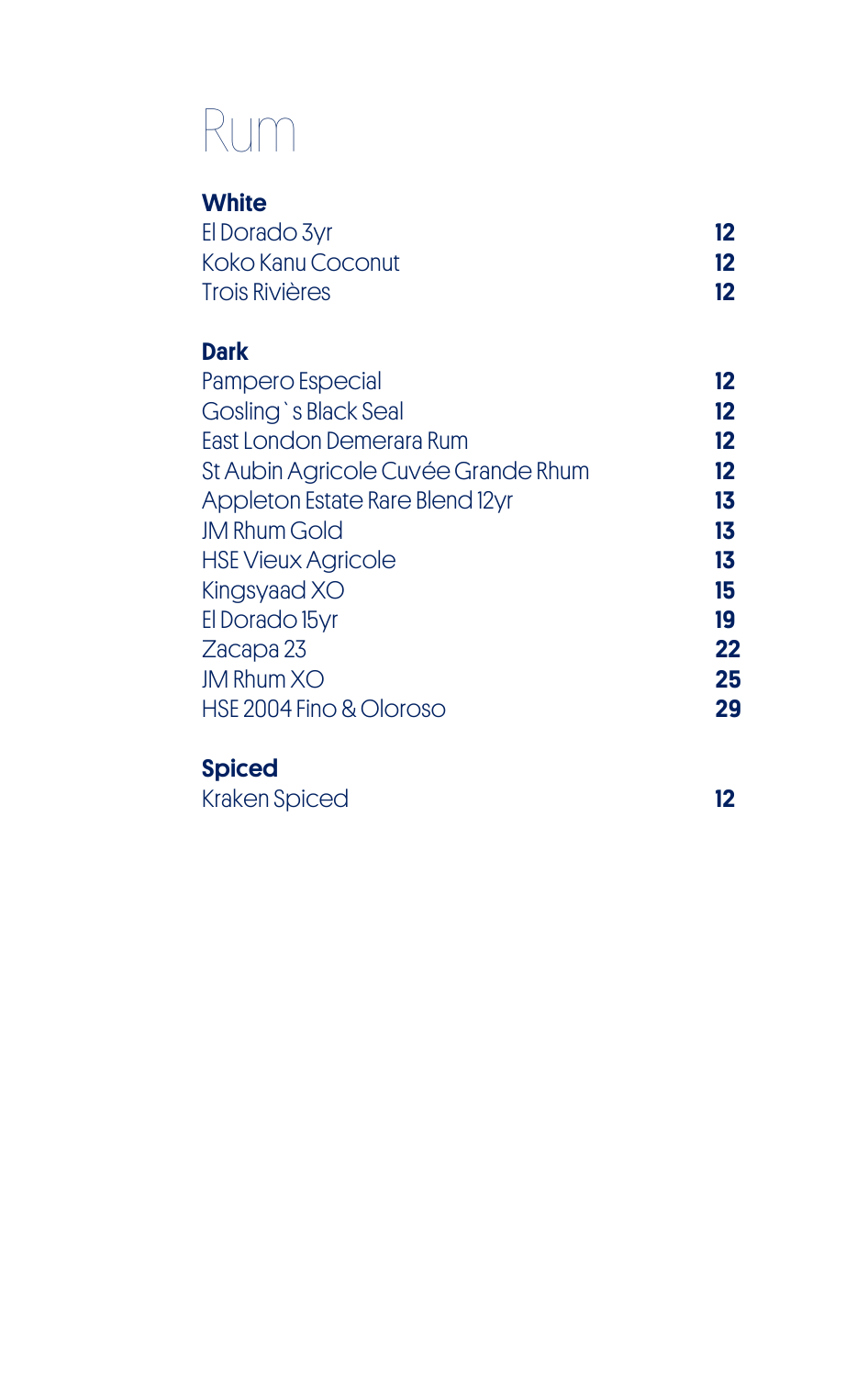### Whisky

#### Blended Whisky

| <b>Johnnie Walker Black</b> | 12 |
|-----------------------------|----|
| <b>Monkey Shoulder</b>      | 12 |
| Roe & Co                    | 12 |
| Johnnie Walker Gold Reserve | 19 |
| Chivas Regal 18yr           | 25 |
| Johnnie Walker Blue         | 48 |

#### Single Malt Whisky

| Glenmorangie 10yr, Speyside         | $12 \overline{ }$ |
|-------------------------------------|-------------------|
| Aberfeldy 12yr, Highland            | 12                |
| Ardbeg 10yr, Islay                  | 13                |
| Bruichladdich Barley 2011, Islay    | 15                |
| Glenfarclas 15yr, Speyside          | 16                |
| Glenmorangie Nectar D'Or, Speyside  | 16                |
| Oban 14yr, Highland                 | 16                |
| Macallan Sherry Oak 12yr, Speyside  | 18                |
| Ardbeg Uigeadail                    | 18                |
| Lagavulin 16yr, Islay               | 23                |
| Ardbeg Corryvreckan, Islay          | 24                |
| Glenlivet 18yr, Speyside            | 31                |
| Highland Park 18yr, Islay           | 37                |
| Octomore 9.3, Islay                 | 48                |
| Laphroaig 18yr, Islay               | 59                |
| Macallan Triple Cask 18yr, Speyside | 65                |
|                                     |                   |

#### American Whiskey

| 12 |
|----|
| 13 |
| 13 |
| 13 |
| 14 |
| 15 |
| 29 |
| 35 |
|    |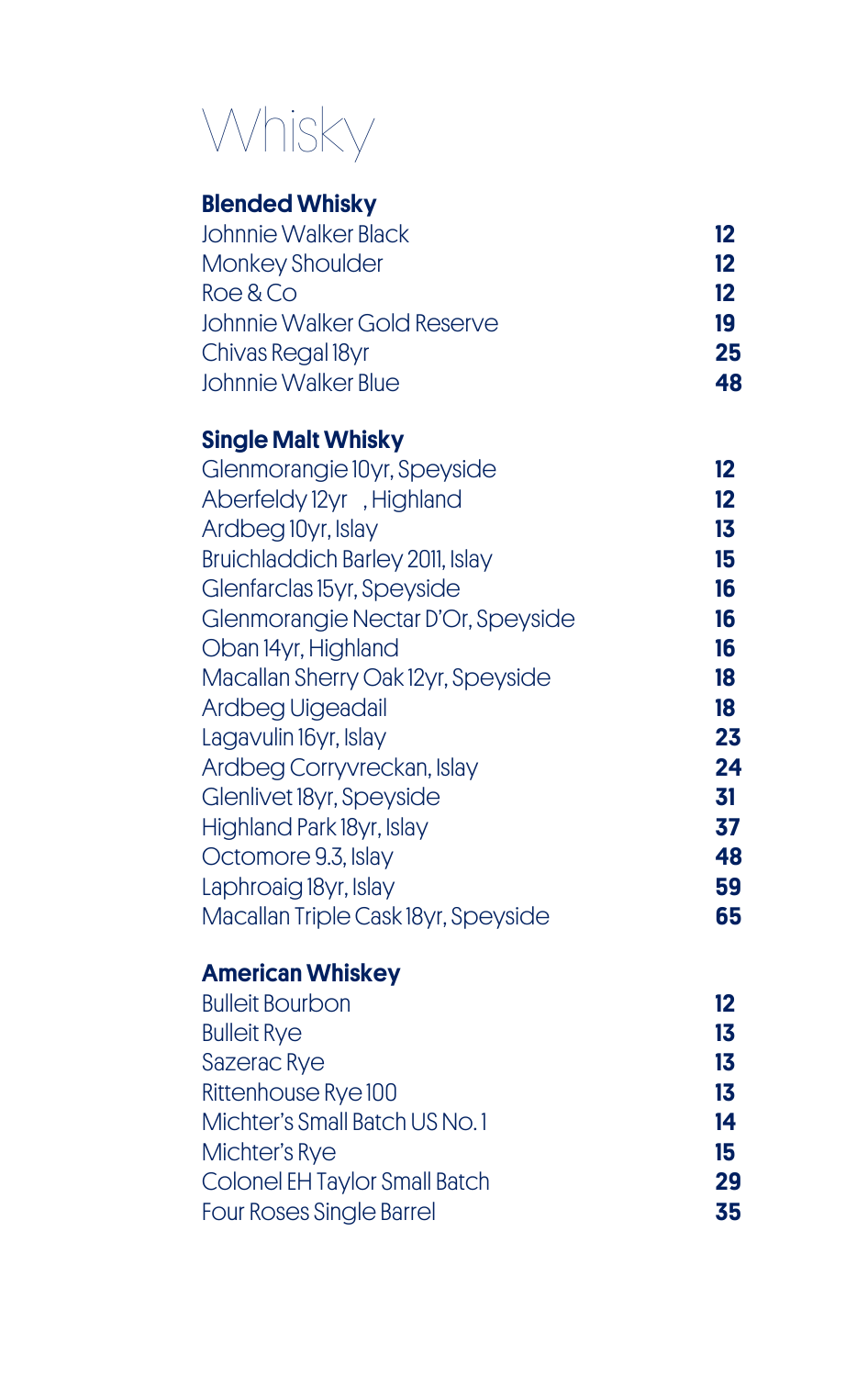| <b>Japanese Whisky</b> |  |
|------------------------|--|
|------------------------|--|

| 16 |
|----|
| 21 |
| 24 |
| 35 |
| 42 |
| 95 |
|    |

### Cognac, Armagnac and Calvados

| <b>Cognac</b>                                |    |
|----------------------------------------------|----|
| <b>Hennessy VS</b>                           | 14 |
| <b>Remy Martin VSOP</b>                      | 14 |
| AE Dor XO                                    | 30 |
| Hennessy XO                                  | 45 |
| Remy Martin XO                               | 48 |
| Remy Martin Carte Blanche à Baptiste Loiseau | 80 |
| Coutanseaux Aine                             | 95 |
| <b>Armagnac</b>                              |    |
| Baron de Sigognac VSOP                       | 14 |
| Baron de Sigognac 10yr                       | 18 |
| Baron de Sigognac 20yr                       | 25 |
| <b>Calvados</b>                              |    |
| <b>Domaine Dupont VSOP</b>                   | 17 |
| <b>Berneroy XO</b>                           | 21 |
| <b>Grappa</b>                                |    |
| Nardini Bianca                               | 11 |
| Nonino Tradizione                            | 20 |
|                                              |    |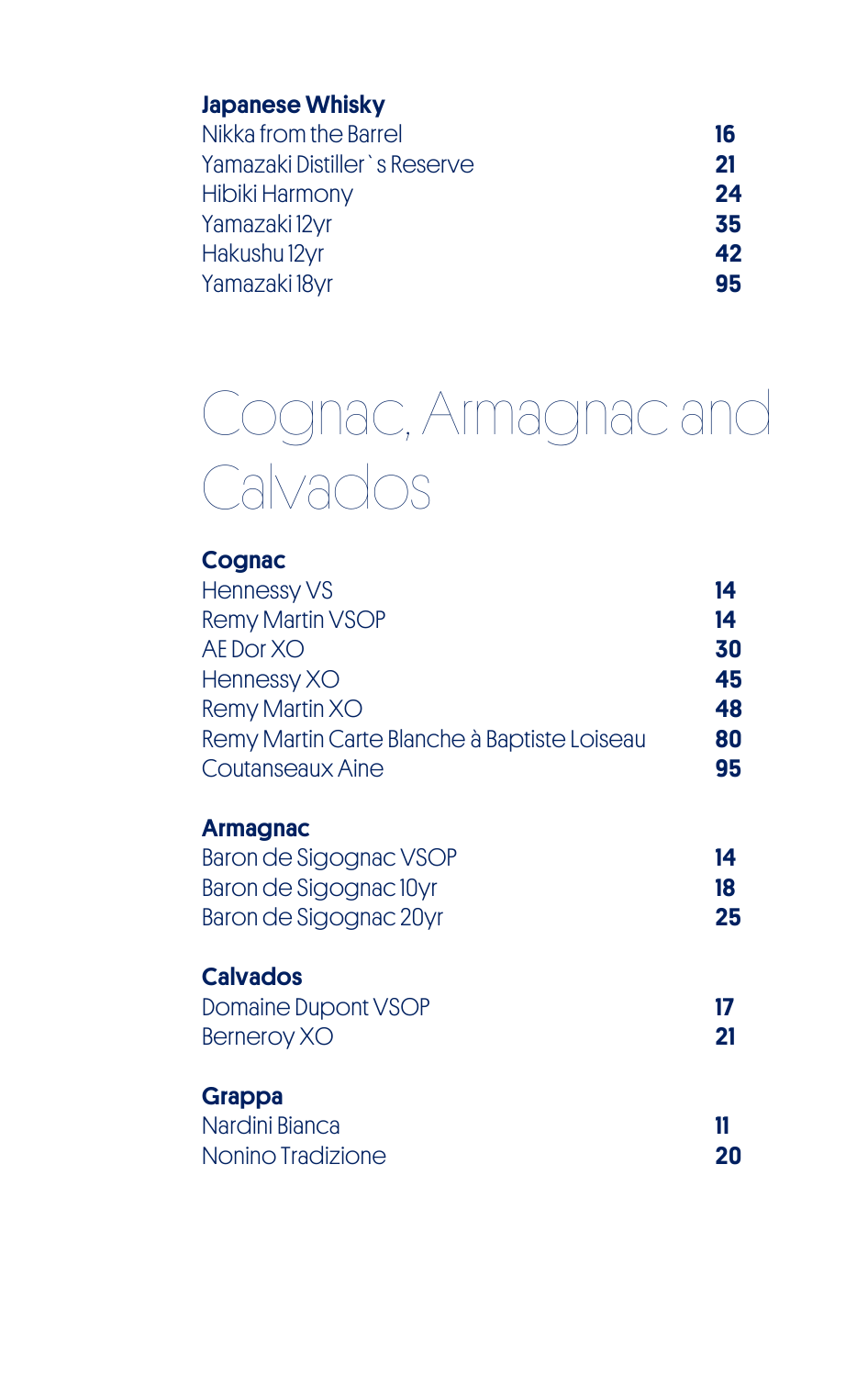### Liqueur

### Digestif

| <b>Baileys Irish Cream</b> | 10 |
|----------------------------|----|
| Chambord                   | 10 |
| Cointreau                  | 10 |
| Drambuie                   | 10 |
| Bénédictine D.O.M          | 10 |
| Fernet Branca              | 10 |
| <b>Grand Marnier</b>       | 10 |
| Jagermeister               | 10 |
| Limoncello Evangelista     | 10 |
| Maraska Maraschino Cherry  | 10 |
| Roots Mastiha              | 10 |
| Saliza Amaretto            | 10 |
| Mr Black Coffee            | 11 |
| Pierre Ferrand Dry Curaçao | 11 |
| Sebor Absinth              | 11 |
| <b>Canton Ginger</b>       | 12 |
| <b>Fair Kuamquat</b>       | 12 |
| Fair Café                  | 12 |
|                            |    |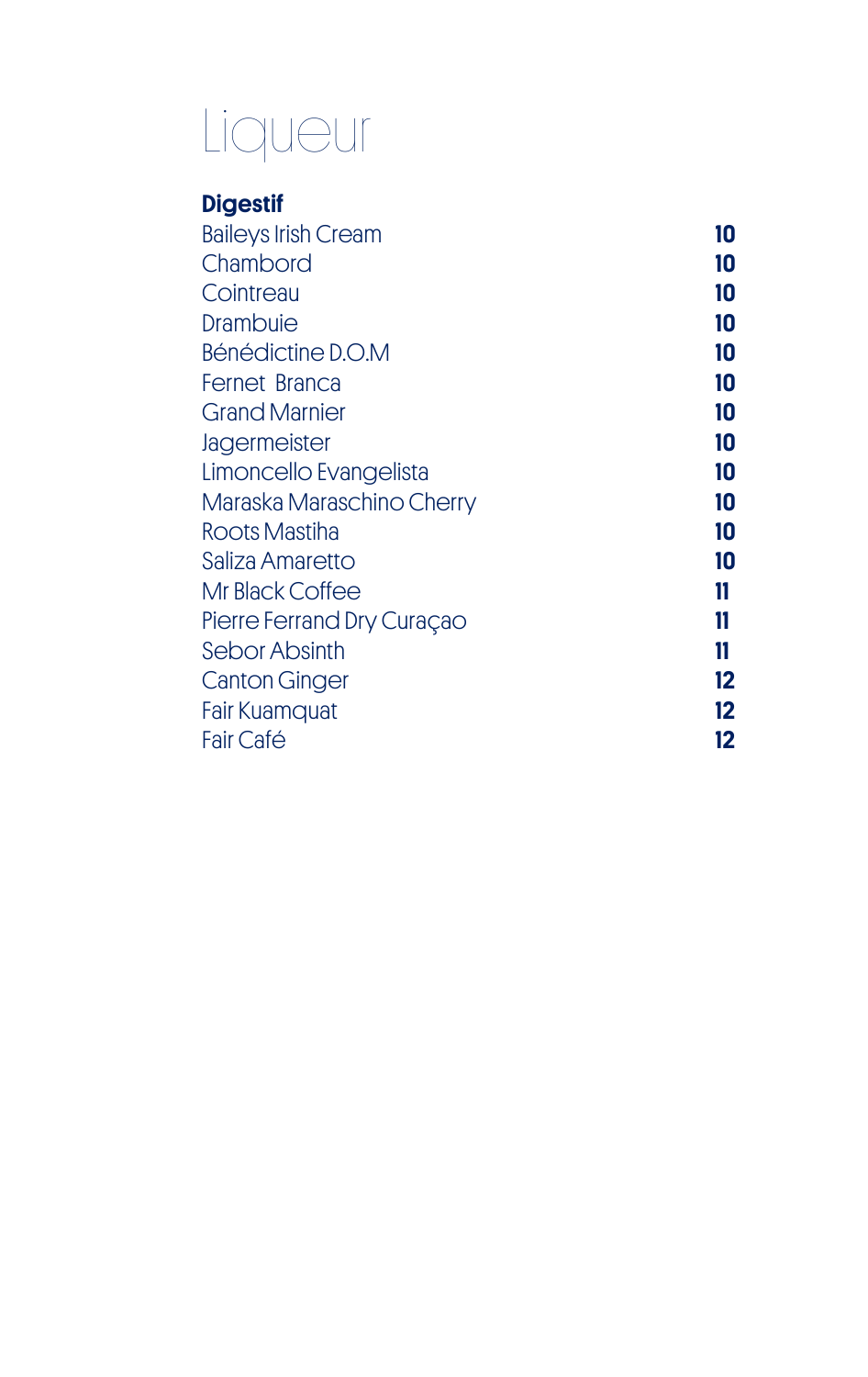### **Coffee**

*The Gentlemen Baristas, Kenya and Nicaragua*

#### Hot

| Espresso                                              |     |  |
|-------------------------------------------------------|-----|--|
| Double espresso, Macchiato, Cortado                   | 5   |  |
| Double macchiato, flat white, café late, cappuccino 6 |     |  |
| Chemex brewed coffee for 1                            |     |  |
| Chemex brewed coffee for 2                            | 8   |  |
| Pump Street hot chocolate                             |     |  |
| Non-dairy milk                                        | 1.5 |  |
|                                                       |     |  |

#### Iced

| Iced coffee       |  |
|-------------------|--|
| <b>Iced latte</b> |  |



#### Chash Tea

Jasmine, Organic fog, Orange rooibos, Sherlock Holmes, Earl grey, English breakfast **6** 

Goji berry & cranberry, Camomile, Fresh mint tea, Elderflower & ginger 6